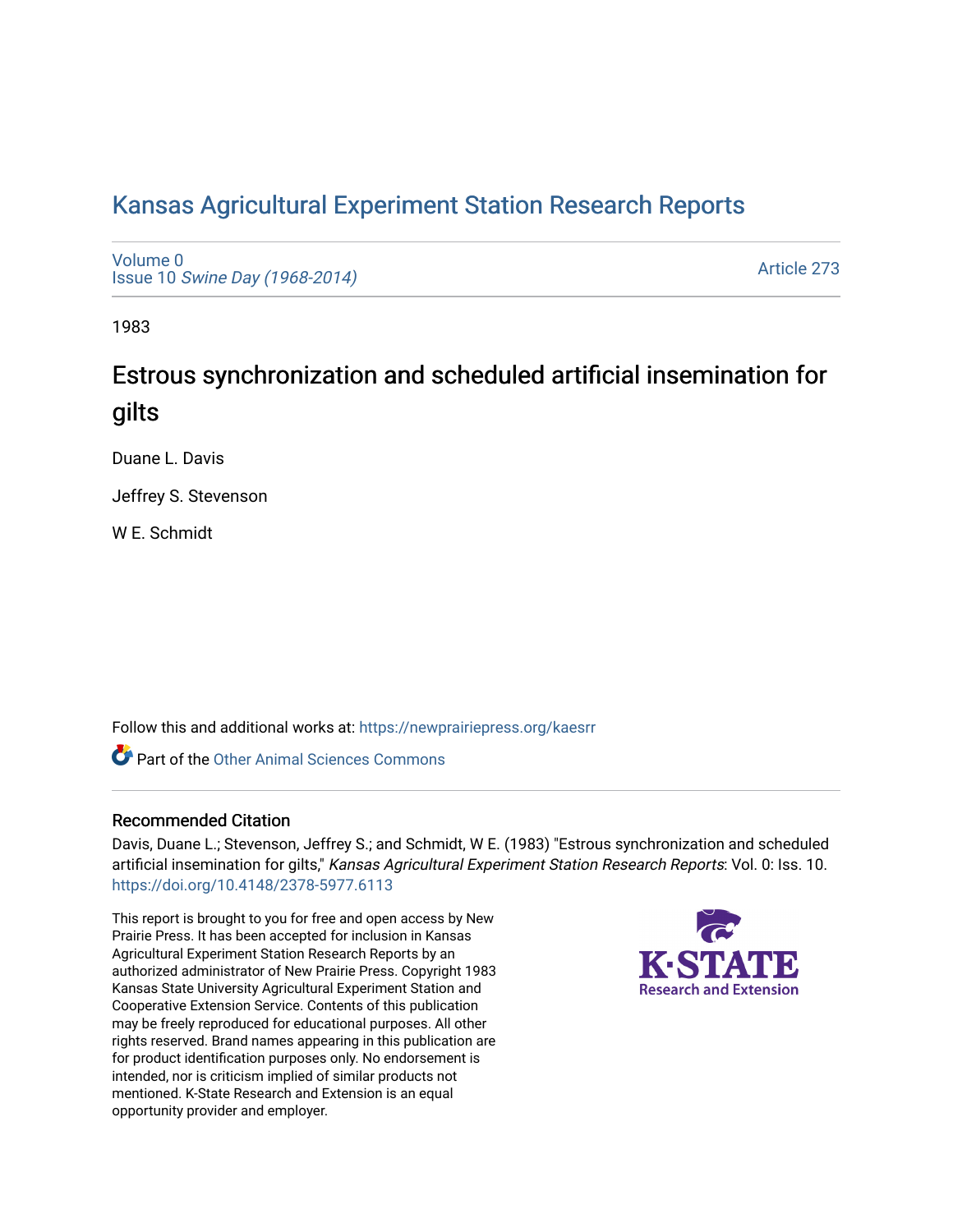# Estrous synchronization and scheduled artificial insemination for gilts

# **Abstract**

Gilts were artificially inseminated on the fifth, sixth and seventh days after estrous synchronization with altrenogest (scheduled AI). Contemporary controls also were synchronized but were checked for estrus twice daily. Scheduled AI gilts had farrowing rates and litter sizes similar to controls. Altrenogest is not presently available to pork producers but these results suggest that it could be used in combination with artificial insemination to schedule breeding according to a predetermined schedule.; Swine Day, Manhattan, KS, November 10, 1983

## Keywords

Swine day, 1983; Kansas Agricultural Experiment Station contribution; no. 84-174-S; Report of progress (Kansas State University. Agricultural Experiment Station and Cooperative Extension Service); 442; Swine; Estrous synchronization; Artificial insemination; Gilts

## Creative Commons License



This work is licensed under a [Creative Commons Attribution 4.0 License](https://creativecommons.org/licenses/by/4.0/).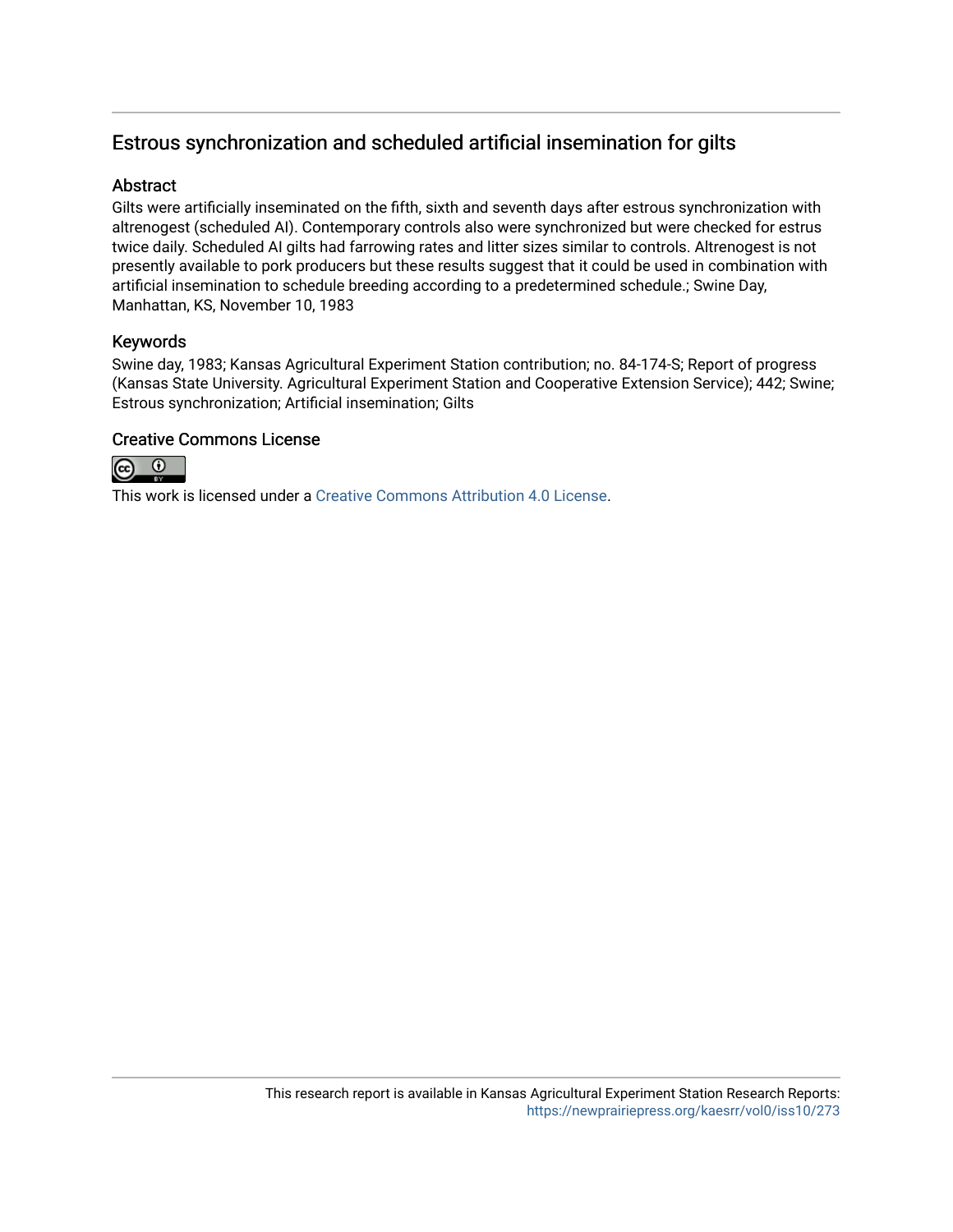ESTROUS SYNCHRONIZATION AND SCHEDULED ARTIFICIAL INSEMINATION FOR GILTS



Duane L. Davis, Jeffrey S. Stevenson and William E. Schmidt

#### Summary

Gilts were artificially inseminated on the fifth, sixth and seventh days after estrous synchronization with altrenogest (scheduled AI). Contemporary controls also were synchronized but were checked for estrus twice daily. Scheduled AI gilts had farrowing rates and litter sizes similar to controls. Altrenogest is not presently available to pork producers but these results suggest that it could be used in combination with artificial insemination to schedule breeding according to a predetermined schedule.

#### Introduction

Efficient pork production requires that animals be handled according to predetermined schedules. However, breeding is a difficult task to schedule and gilts, in particular, often do not fit into predetermined schedules. This led us to investigate the possibility of artificially inseminating gilts at a prescheduled time after estrous synchronization.

#### **Experimental Procedures**

Crossbred gilts (Yorkshire x Duroc) were estrous synchronized by feeding altrenogest for 18 consecutive days. Altrenogest is not presently available to swine producers but likely will be in the next few years. Altrenogest has the effect of the naturally occurring hormone, progesterone, and synchronizes estrus by suppressing estrus and ovulation in all of the gilts during the 18-day feeding period. After the drug is withdrawn, the gilts all start to grow follicles on their ovaries at the same time and most show estrus 4 to 7 days later. We used our previously collected data to determine the optimum time to artificially inseminate (AI) gilts after the last altrenogest feeding. These data indicated that three inseminations, on days 5, 6 and 7 after the last altrenogest feeding, would give the best results. Therefore, gilts in the scheduled AI group were artificially inseminated with 100 ml of pooled semen from at least two boars at noon on the appropriate days. Gilts in this treatment group were not checked for heat and were housed in individual gestation stalls during and after the altrenogest feeding period. An equal number of contemporary gilts were assigned randomly as controls and were handled the same as the scheduled AI group, except that they were removed from their stalls twice daily, beginning 3 days after the last altrenogest feeding, for estrous detection. Control gilts were inseminated artificially 12 and 24 hours after first detected estrus with semen from at least two boars. This is our standard breeding procedure. All gilts, control and scheduled AI, were in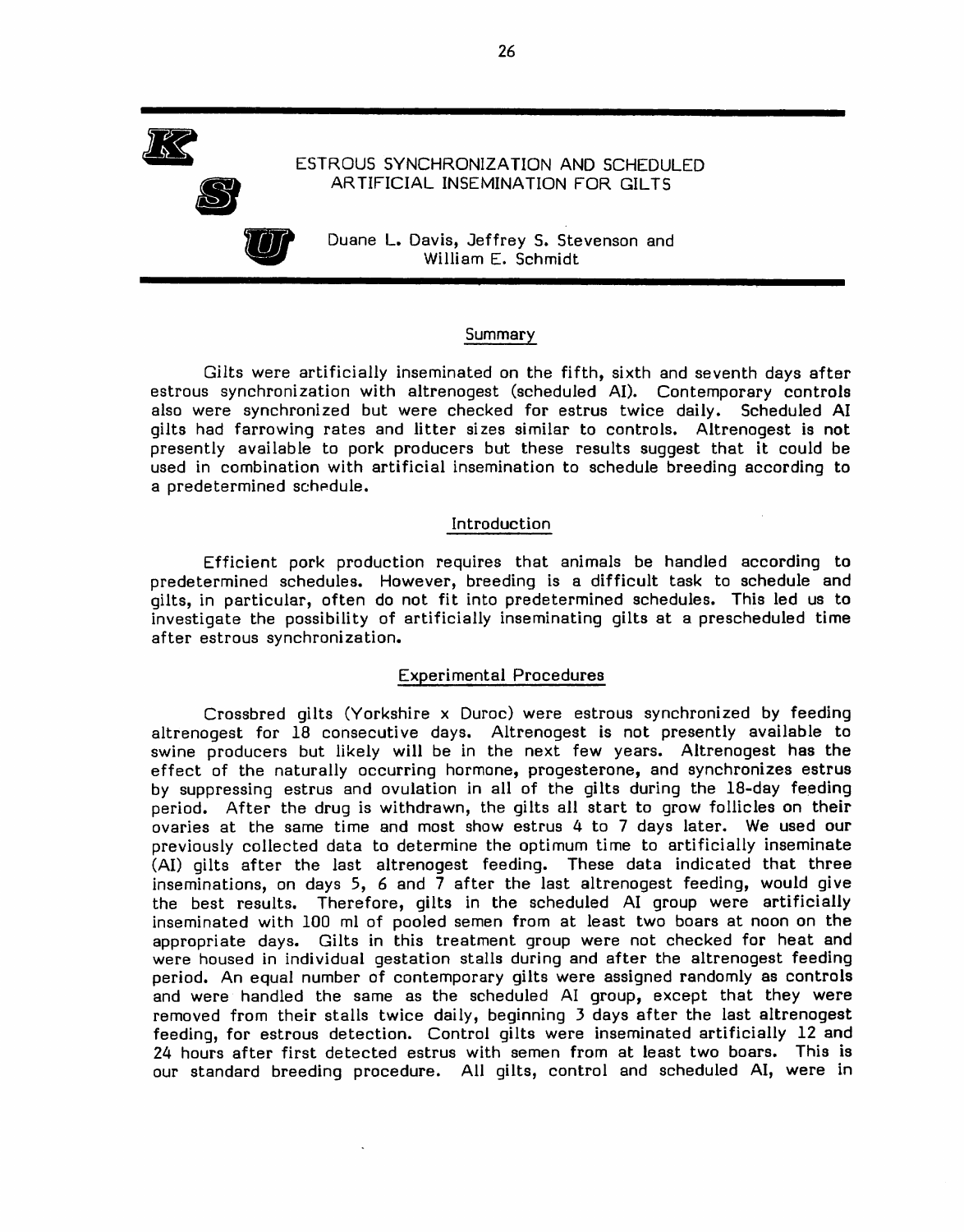individual gestation stalls, and had nose contact with a boar during AI. A blood sample was collected from all gilts approximately 2 weeks after last altrenogest feeding and serum progesterone measured by radioimmunoassay. This allowed us to determine which gilts had ovulated after the synchronization treatment. This was necessary because scheduled AI gilts were not checked for estrus. Measuring serum progesterone also allowed us to determine if any of the control gilts not detected in heat actually had ovulated.

#### Results and Discussion

Fertility of gilts in the scheduled AI group was essentially the same as for control gilts (table 1). Farrowing rate (gilts farrowing/gilts cycling x 100) was approximately 80% for both groups and this is very close to the average farrowing rate for our herd. Control gilts tended to come into estrus later than in our previous studies (6.2 vs about 5.5 days after last altrenogest feeding in our prevous studies). However, despite this delay in estrus, scheduled AI still achieved fertility equivalent to controls. The variation in responses encountered over the five trials is in table 2. These results are encouraging and suggest that it may be possible to schedule AI on commercial hog farms. This could be helpful for allowing increased use of AI and in scheduling farrowing facilities.

| Treatment                 |         |           |  |  |
|---------------------------|---------|-----------|--|--|
| Item                      | Control | Scheduled |  |  |
| No. of gilts:             |         |           |  |  |
| Assigned                  | 101     | 100       |  |  |
| Inseminated               | 87      | 100       |  |  |
| Cycled <sup>a</sup>       | 92      | 84        |  |  |
| Farrowed (%) <sup>b</sup> | 73 (79) | 67 (80)   |  |  |
| Pigs born:                |         |           |  |  |
| Alive                     | 9.8     | 10.1      |  |  |
| Total                     | 10.7    | 10.9      |  |  |
| Days to estrus            | 6.2     |           |  |  |

| Table 1. Scheduled AI After Altrenogest: |  |
|------------------------------------------|--|
| Results of 5 Trials                      |  |

a<br>Based on serum progesterone 2 weeks after the last altrenogest feeding.

<sup>b</sup>As a percent of gilts cycling.